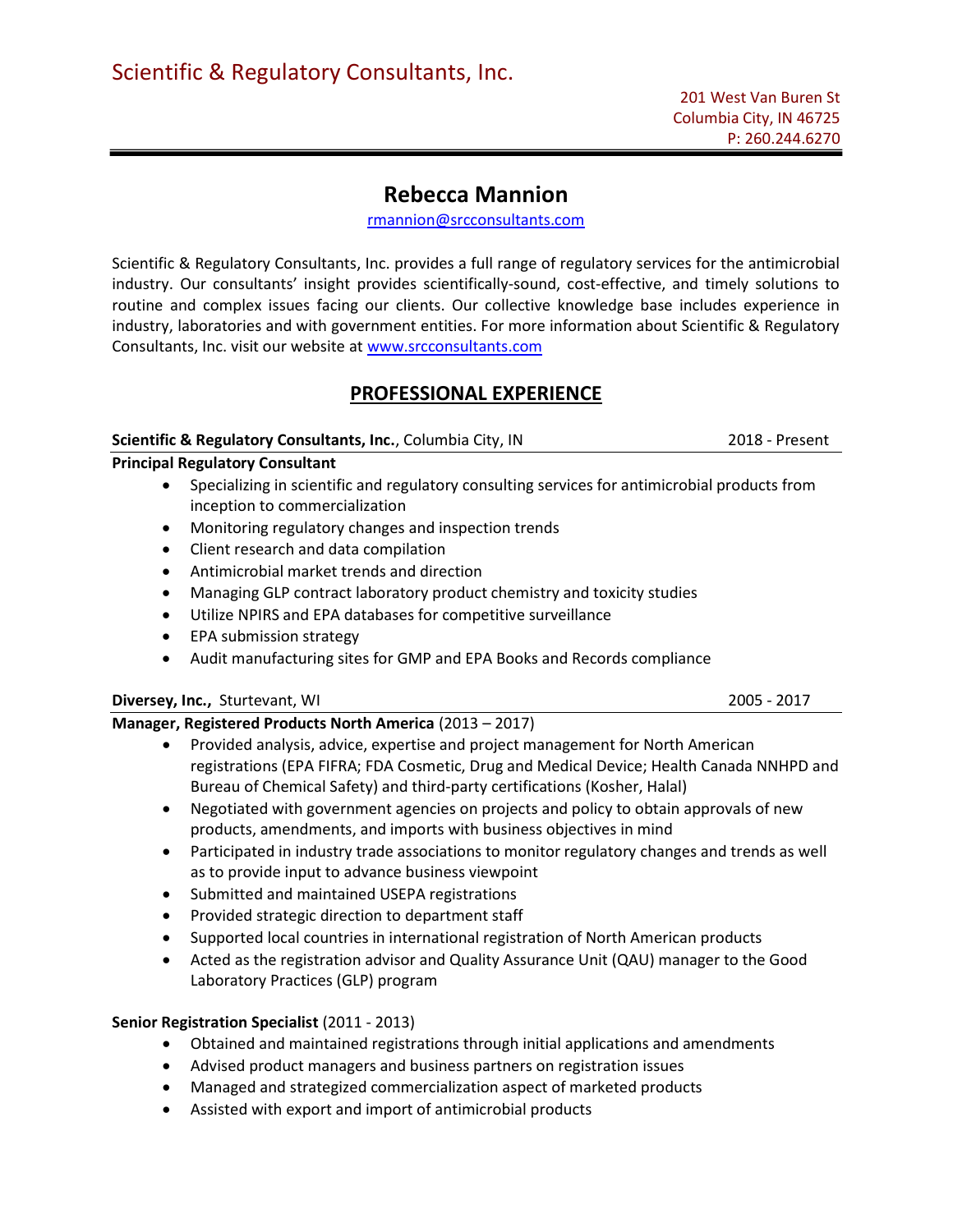Acted as the registration advisor and QAU manager to the GLP program

## Registration Specialist (2006 – 2011)

- Assisted in the developed of marketplace labels per Federal and state guidelines
- Prepared and submitted applications and amendments to the California Department of Pesticide Regulation
- Acted as QAU Administrator and Auditor in the GLP program
- Coordinated with formulators to obtain supplemental registrations
- Provided registration documents to other countries for international registrations

## State Registration Specialist (2005 - 2006)

- Registered new pesticide products and renewed licenses of existing products
- Submitted notifications and amendments to states as changes occurred to existing products
- Maintained state/sales shipping restrictions in business operating systems
- Managed and projected state fee budgets
- Reviewed marketplace product labels for compliance and state approval

## Leifheit & Co., Racine, WI 2000 - 2005

## Contractor for Consultant

- Product Toxicology: Prepared adverse effects summaries from product placement studies and maintained database of air care placement studies for a consumer client
- Provided initial compliance check for an institutional client by requesting and inputting data from raw material suppliers regarding the formulation and regulatory status
- Clerical and bookkeeping duties

# EDUCATION

B.A. in International Relations, Lake Forest College, Lake Forest, IL; 2003

# CORPORATE PROFESSIONAL AFFILIATIONS

British Chemicals Association (BCA) (Formerly BACS) Center for Biocide Chemistries (CBC) Household & Commercial Products Association (HCPA) International Sanitary Supply Association (ISSA) Personal Care Products Council (PCPC)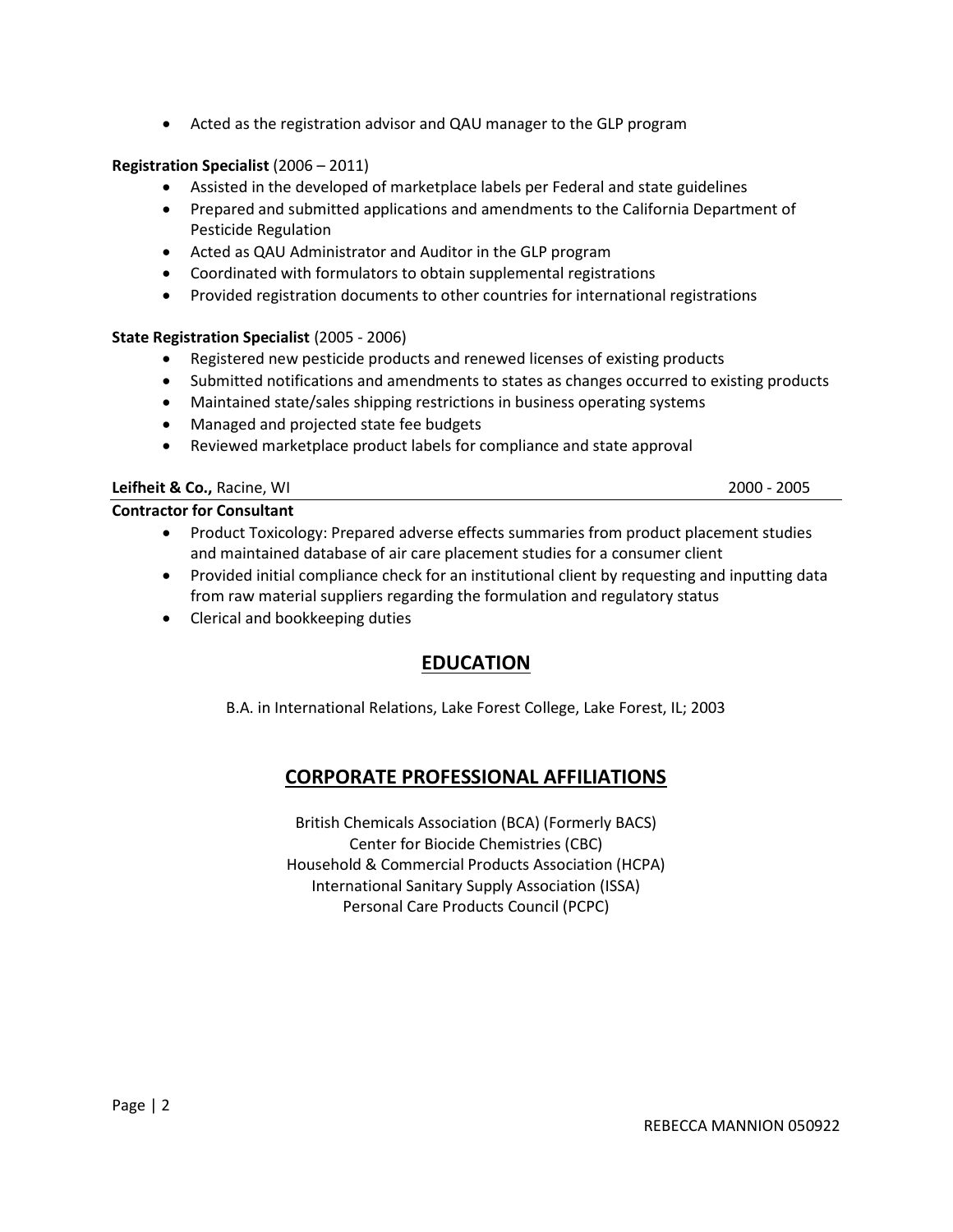## PROFESSIONAL DEVELOPMENT

## U.S. Environmental Protection Agency (EPA)

Acceptance and Use of In Vitro and Ex Vivo Eye Irritation Test Methods; 11/21 Designing and Conducting Bee Studies; 07/20 EPA Expands Research on COVID-19 in the Environment; 05/20 Listening Session on ATP; 06/18 EPA Antimicrobial Workshops (2015) (2012) EPA & OECD GLP Seminar; 07/09 The Fundamentals of Pesticide Regulation and More: What's Important, What's Happening; 10/06

#### California Department of Pesticide Regulation (CDPR)

CDPR Pesticide Registration Workshop; 05/06

## Canadian Consumer Specialty Products Association (CCSPA)

 Regulated Products Committee (RPC) Meeting; 05/22; 09/21 CCSPA/Health Canada Member Workshop; 03/21

#### CDER

Electronic Drug Registration & Listing; 10/18

## Alston & Bird

EPA requirements for Antimicrobials and Treated Articles; 06/20

#### Altamira/Steptoe & Johnson

Threshold of Toxicological Concern; 01/19

#### American College of Toxicology

The Introduction and Application of GLP Regulations; 05/19

#### Bergeson & Campbell, P.C.

 FIFRA Hot Topics in Pesticide, Biocides, and Other Agricultural Chemicals Regulation and Litigation; 04/19 Emerging Ingredient Disclosure Requirements and Confidential Business Information; 10/18

#### Compliance4All

Validation and Use of Excel Spreadsheets in FDA Regulated Environments; 02/19

#### ECG, Inc.

Convince Me: Persuasion and Negotiation Training; 08/18

#### Fred Pryor Seminars

Workplace Life Jacket: 7 Tips to Improve Your Work-Life Balance; 05/22

Page | 3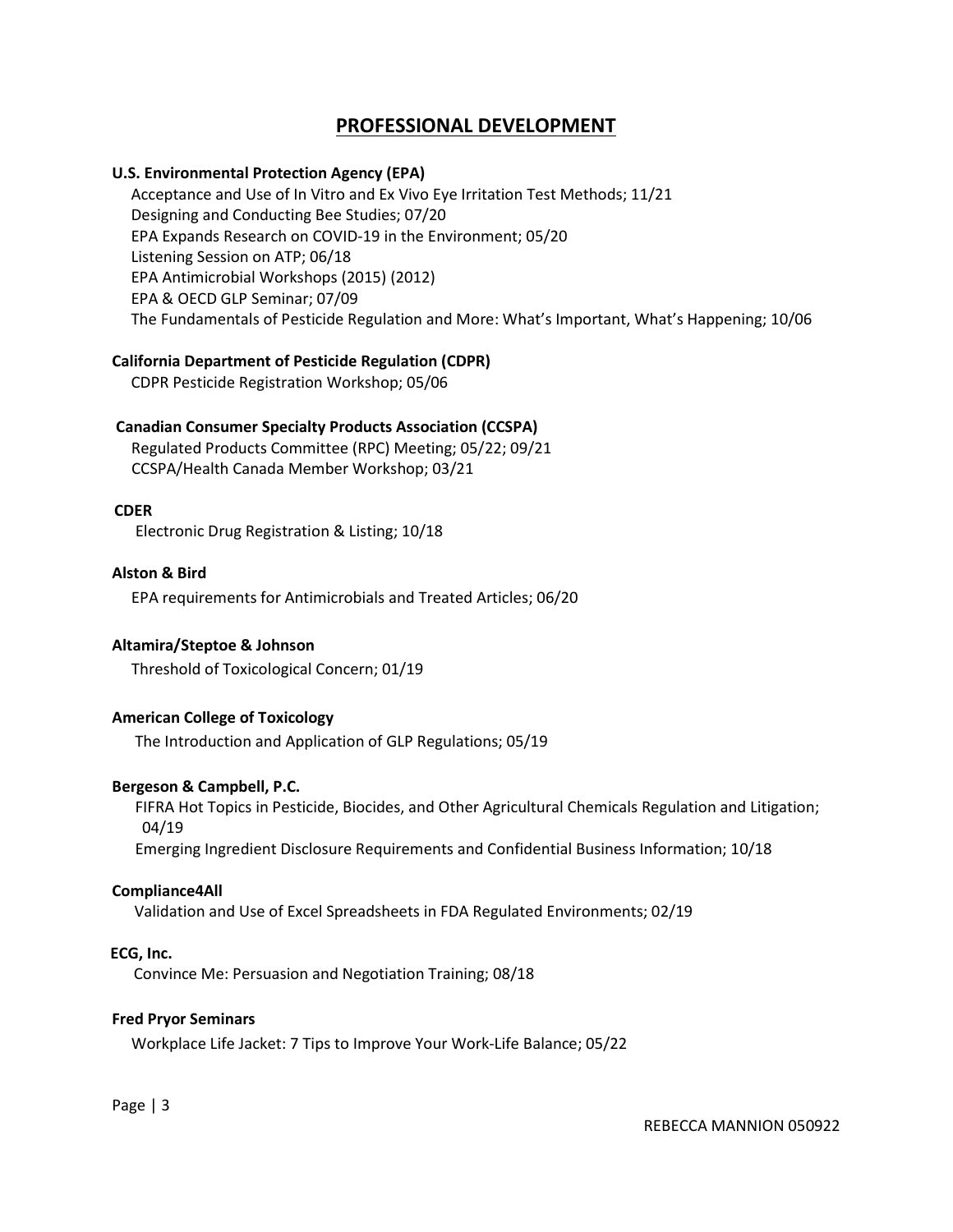#### Gladieux Consulting

Better Business Writing; Add Power to Your Words at Work; 05/18

Global Leadership Network Global Leadership Summit; 08/20, 08/19, 08/18

#### Green Mountain Quality Assurance

Reviewing Electronic Data and Audit Trails; 03/18

#### Household & Commercial Products Association (HCPA)

 Annual Meeting; 12/20 Mid-Year Meeting; 05/21, 05/19 Changes to the Notice of Decision to Register Pesticide Products; 01/19 Consumer Product VOC Compliance; Overview of Consumer Product VOC Regulations; 09/18 Consumer Product VOC Compliance; Regulated Consumer Product Categories & Limits; 09/18 Consumer Product VOC Compliance; Determining Product Formula Compliance; 09/18

#### International Sanitary Supply Association, Inc (ISSA)

Antimicrobial Workshop; 03/21, 04/21

#### Lewis Way Leadership Development

 Communication and Public Speaking; 09/21 Diversity Training; 07/20

#### NSF International

The Science of Food Contact Notifications; 04/20

## Product Safety Labs

Working with CROs During Covid-19; 05/20

#### Scientific & Regulatory Consultants, Inc.

Anti-Bribery; 09/20 EPA 101 Part 2; 02/19 EPA Good Laboratory Practice Archivist Training; 01/19

## Smith & Co. Consulting, Inc.

 Advanced GLP Training; 09/20 GLP Data Integrity; 09/20 GLP Refresher Training; 09/20 cGMP Training; 10/19

## Society of Quality Assurance (SQA)

EPA regulatory Update; 11/18

Page | 4